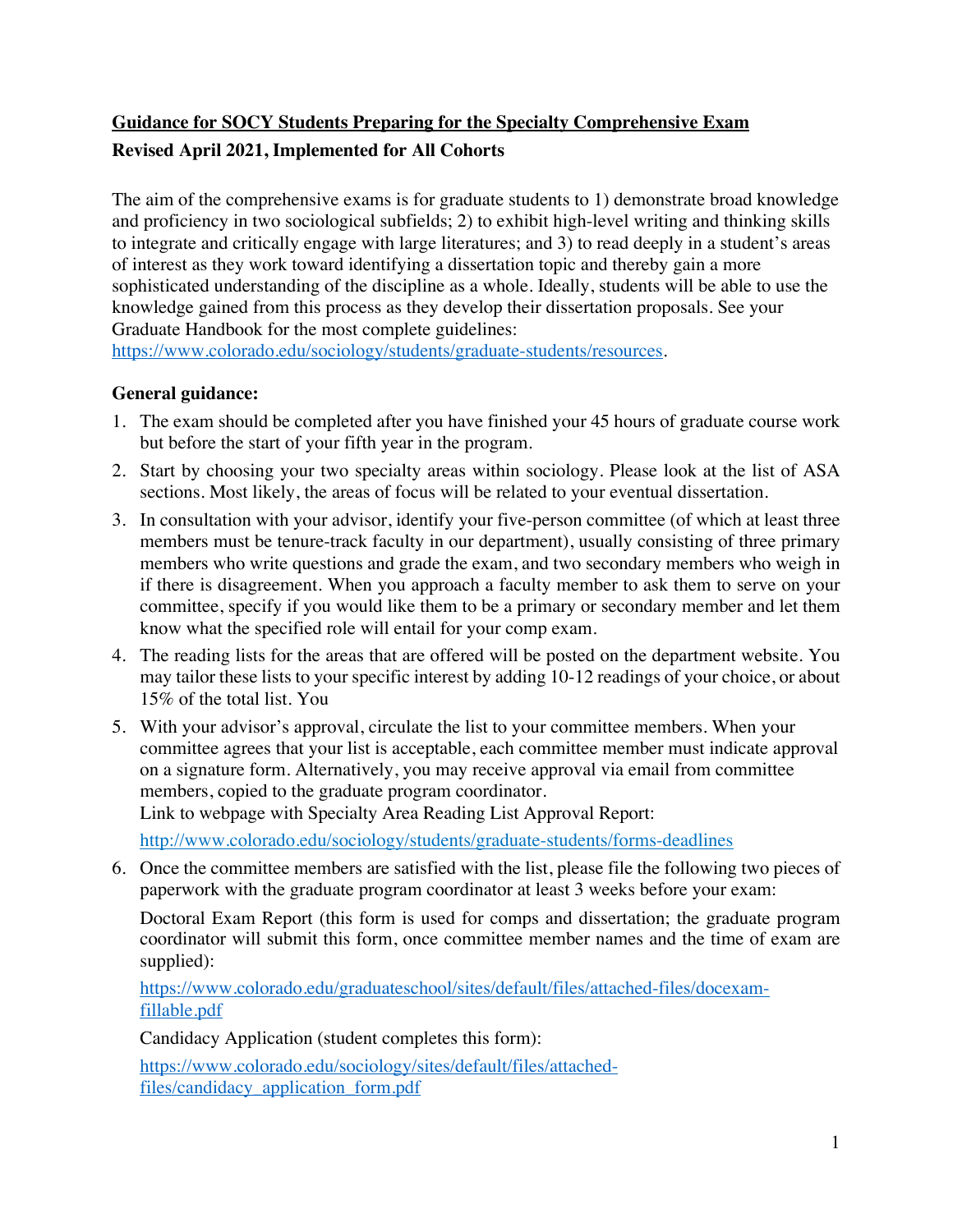- 7. You should typically give yourself one semester or one summer after the list is approved and before you take the exam, to devote time to reading your list. Make sure to spread the reading out, perhaps aiming for two articles per day. But do not spread the reading out over too long a period, or you may forget details of the readings. Take a lot of notes and have your notes in a searchable format. This could be as simple as using Microsoft Word to take notes on each reading, adding key words to the notes that help you search for the information easily using the "Find" command.
- 8. Complete your readings at least a week or two before the exam, so that you have time to integrate the bodies of literature you have read, taking notes as you go. For each area, consider questions such as: What are the broader conversations and debates occurring in this subfield? What does this literature do a good job explaining? What is missing? What are the most important areas for future research? What assumptions does the literature rely on, and are they reasonable assumptions? What methods are most frequently used in this literature, and what are the pros and cons of those approaches? Which theories and explanations do you find the most and the least compelling, and why?
- 9. As you start to read your list, work with your advisor to set exam dates. You are responsible for scheduling the exam, usually by emailing your committee members to check the dates with them. You will receive your entire exam at the start of the week and turn in the whole exam at the end of the week.
- 10. Your responses should each be in the range of 12-15 double-spaced pages per question (not including references.
- 11. Before writing the exam, consider using some time to outline your response and make sure your core arguments are clear. Students approach the writing differently, but it may be useful to draft your main arguments first, then go back to fill in citations and add specific examples from the literature. Make sure you are backing up your exam responses as you write them in case your computer crashes.
- 12. Make sure you have addressed each part of the question and made clear and cohesive arguments in your response. Showing that you can use literature to craft a compelling argument may be more important for graders than how many or which specific citations you use to support your points.

#### **Comprehensive Exams Process Specifics**

By September 30, 2021, there will be a list of comprehensive exam areas on the department website, along with faculty who serve as primaries and secondaries in those areas. These areas will generally correspond to sections within the American Sociological Association. Students will comp in 2 of the listed areas.

Department affiliates (sociology or closely related PhDs in other departments who regularly serve on comprehensive exam and dissertation committees) will be given the option of listing themselves and looking over reading lists and will usually serve as secondary members. However, because service on comprehensive exam committees is optional for department affiliates, students should plan to find out which affiliates in their areas of interest are available.

Students can petition the Graduate Committee to do an exam in a different subfield if they can find a department faculty member or a department willing to serve as a primary for that section.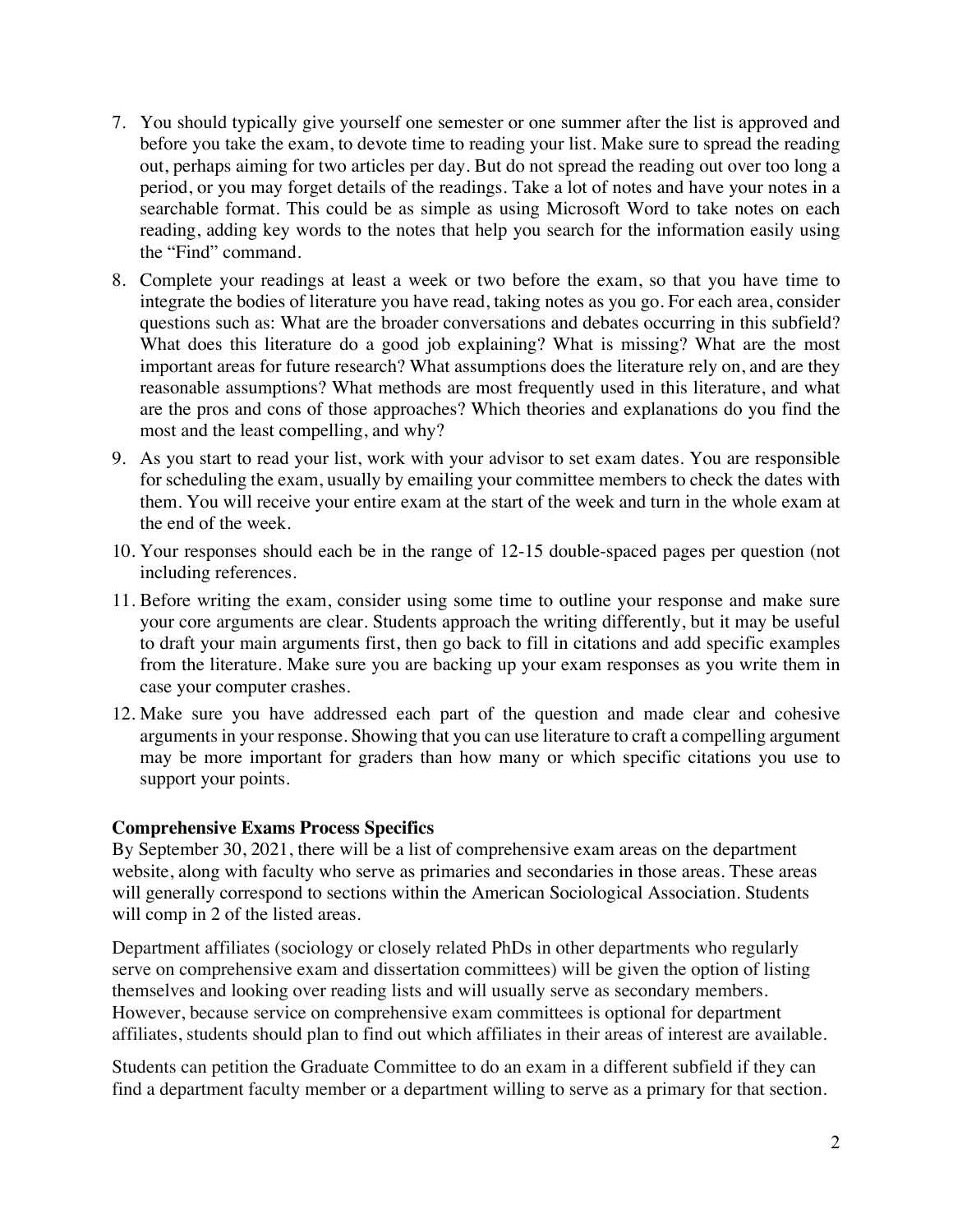The comprehensive exam committee is not the same as the dissertation committee. Students may want to form their comprehensive exam committee with an eye toward the dissertation committee, but they do not have to continue with those same committee members.

#### **Composition of the Comp Committee and Responsibilities of Committee Members**

Each of the Comp Exam areas will have designated primary and secondary faculty (again, to be listed on the department website). A maximum of one primary member of the committee may be a department affiliate. At least three members of the committee (including the advisor) must be tenured or tenure track faculty members in the Department of Sociology. All committee members must hold current (regular or special) Graduate Faculty appointments. Emeritus and retired faculty and instructors therefore cannot serve on comprehensive exam committees unless they hold a current Graduate Faculty appointment.

Students decide on their 2 areas and then can ask faculty members from each of those areas to serve as primary/secondary members of the committee. This means that designated primary and secondary faculty commit to serving on committees in areas where they are listed, if asked. The student's advisor will chair the committee and serve as a primary member. If the advisor is not an expert in the 2 areas, they will serve in the overall chair role and as a third primary, reading and providing feedback on both sections. If the advisor is a primary for one of the areas, they should still have an overall supervisory role and provide feedback on the other area.

Students will be required to have one secondary committee member from outside the department. This outside committee member can be a tenure track or tenured faculty member from any department. The student should be sure to convey to the faculty member what serving on their comprehensive exam committee entails (i.e., usually just suggesting a few readings, perhaps reviewing the exam questions in advance, and being ready to grade the exam in the event that the primaries cannot agree on a grade). Students are responsible for finding out about department affiliates and outside members who would be available to serve on committees.

Primary committee members' responsibilities include: developing and maintaining core reading lists in consultation with other faculty in the area, creating exam questions, and grading the exam in consultation with the other primary.

The chair of the committee (the advisor) is responsible for soliciting questions from the other primary faculty (and editing them if necessary), setting the timeline for the exam in consultation with the student and the other faculty, and sending the exam to the student on the agreed date (see appendix below for suggested language for when the exam is sent to the student). The chair is also responsible for maintaining timely and regular communication with the full committee, to ensure that, for example, members have access to the final reading lists, are aware of the dates for the exam and the grading process, etc.

#### **Reading Lists**

As noted above, the designated primary faculty will be responsible for maintaining an up-to-date core reading list for their area. Ideally, faculty in each of the areas will work together to do so. Core reading lists will be a mix of the canonical readings in a subfield as well as important new readings.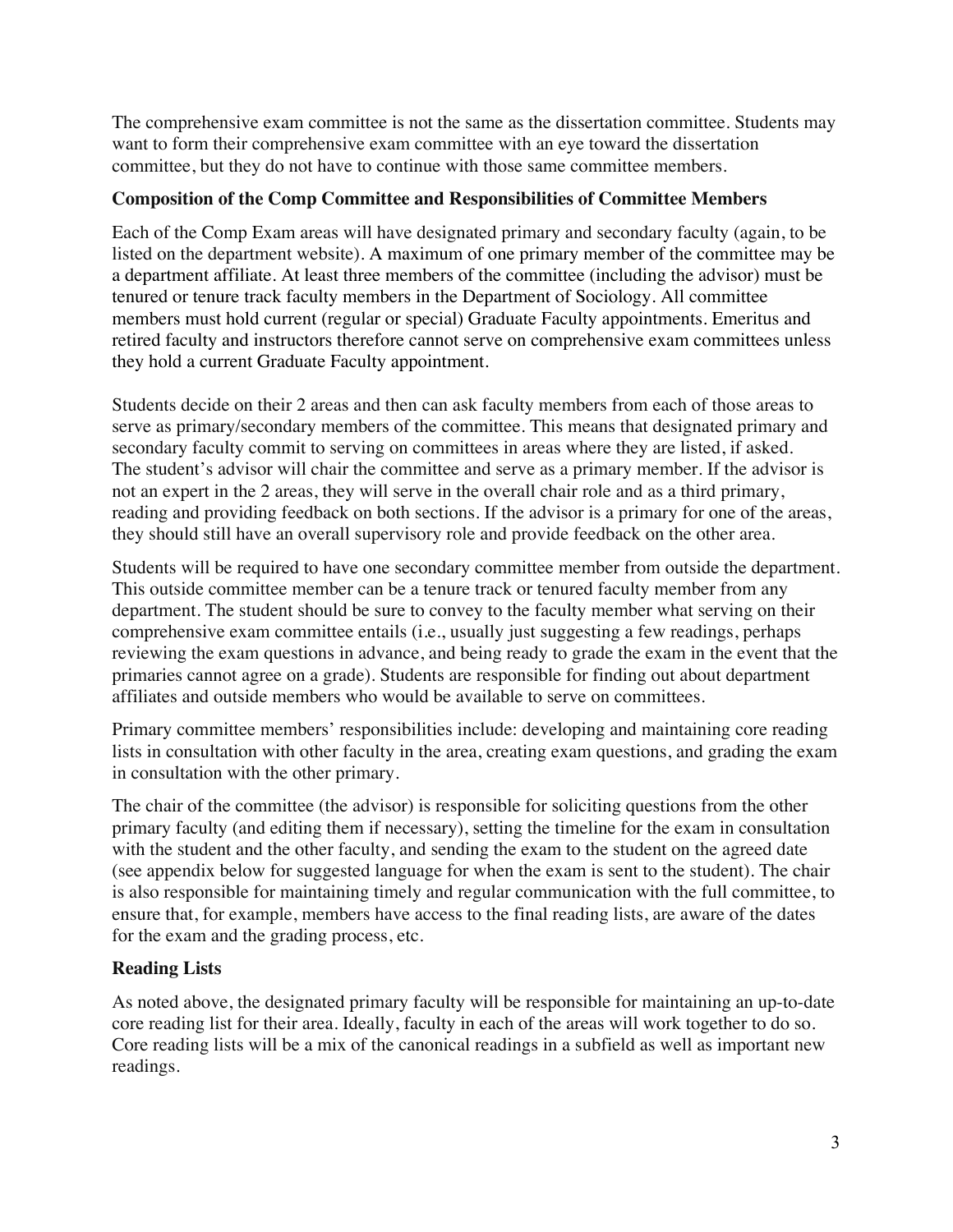Reading lists may vary in length, depending on whether the list is heavier on books and articles. Core lists will be posted on the department website for students to access and use. For lists that mix articles and books, lists should be in the range of 40-50 readings. Book heavy lists could be in the range of 25-30 readings. Students then may tailor the list to their specific research interests—adding another 10-12 readings or about 15% of the total.

Under this new approach, students are encouraged to take their comps in the core areas as established by the department. In the rare instance where students petition the Graduate Committee to take an exam in a subfield not currently offered by the department are responsible for making their own reading list, in consultation with the department faculty or affiliate agreeing to serve as a primary member for that section.

### **Comp Questions and Answers**

Students have one week to take the Exam. Students should answer one question per section. They will choose from two possible questions. Chairs are responsible for writing questions in their area and collecting questions from the other primary member. Students are expected to draw extensively from appropriate readings on their lists (unless otherwise specified). The length of answers should be **a minimum of 12 and a maximum of 15 pages**, double-spaced and excluding references. Longer answers are not allowed because this results in equity issues—for example, an answer that is substantially longer than 15 pages might be more likely to result in a high pass.

### **Grading and Feedback**

Students will receive a grade for each question as well as an overall grade for the exam. The grading system will be similar to before. Evaluation options include:

- high pass,
- pass,
- revise and resubmit, or
- fail.

The primary committee members grade each of the questions individually and then assign an overall grade for the exam. If one or both of the questions is judged as an R&R, the revision should happen within 30 days and the exam will be considered a fail until that happens. If students fail one or both questions, the whole exam is considered a fail, and they must retake the exam within one year. The primary members should agree on the grade for the questions and the exam overall. If the primary members are not able to agree on the grade for a question or the overall grade, or if the primaries think that one of the questions should be revised, the secondary committee members will be asked to weigh in and the majority will decide the grade. If the exam has been retaken and the primary members think it is a fail, the secondary members should weigh in on the final decision (and the majority of the committee will decide). The committee members should grade the exam within **3 weeks** of receiving the answers from the student.

### **Implementation**

• Students taking their comprehensive exams in spring, summer, and fall 2021 may choose to reduce their exams to 2 areas, but they will still develop their own reading lists. They should be encouraged to choose areas that are part of the ASA subfield list and to aim for reading lists that will likely be similar to standardized lists.